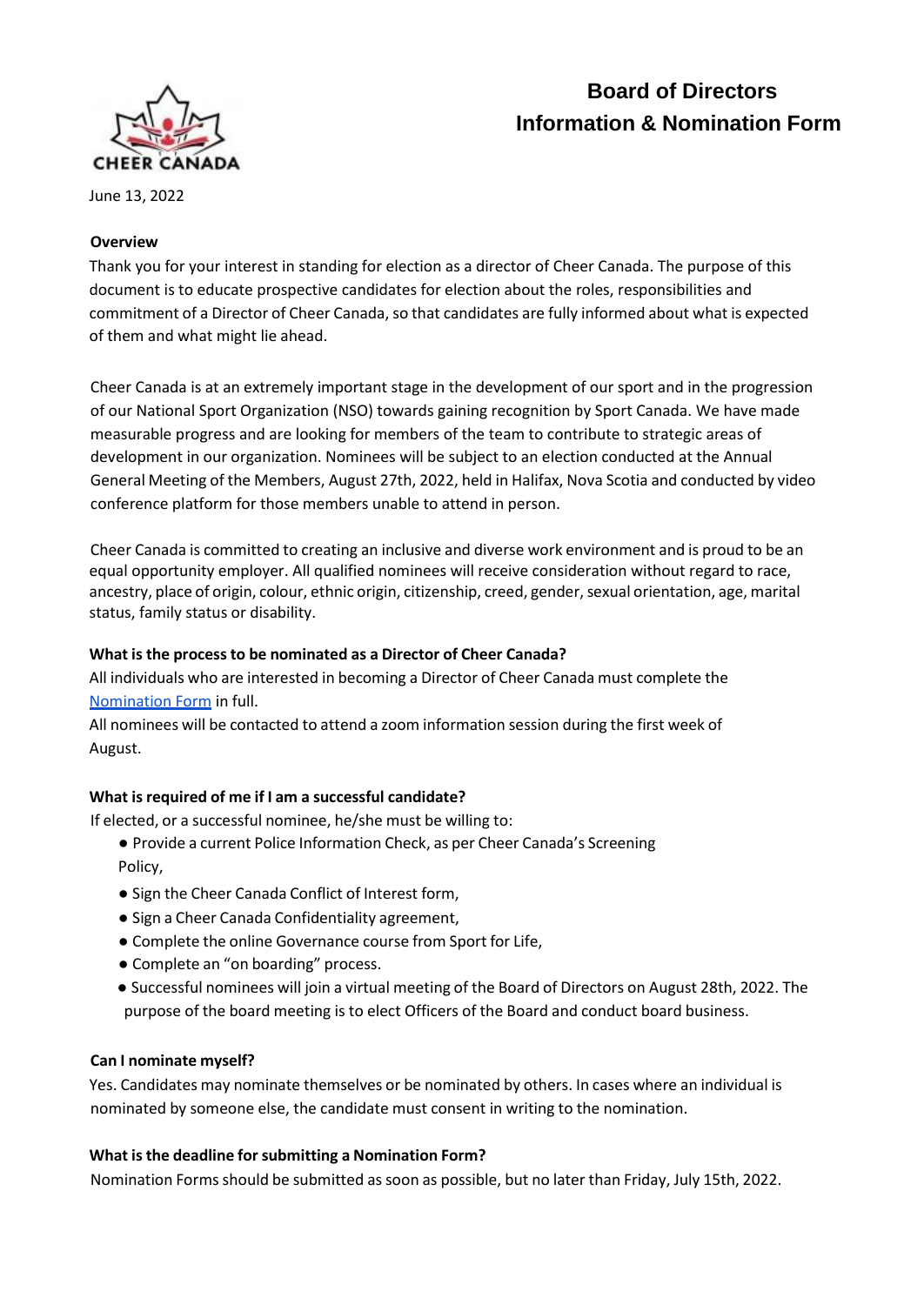## **What is the structure and composition of the Board of Directors of Cheer Canada?** (as per

Cheer Canada Bylaws)

## **Composition of the Board**

4.1 Directors - The Board will consist of eleven (11) Directors as follows:

- a) Five (5) Directors-at-Large;
- b) Five (5) Regional Directors, one (1) from each of the following Regions:
	- i. Pacific Region: British Columbia, Alberta, Yukon and Northwest Territories;

ii. West Region: Manitoba, Saskatchewan, Nunavut;

- iii. Central Region: Ontario;
- iv. East Region: Quebec; and
- v.Atlantic Region: New Brunswick, Prince Edward Island, Nova Scotia and Newfoundland and Labrador.

Regional Directors must reside in the Region for which they are nominated and elected for a minimum of 12 months. If a Regional Director moves out of the Region they were elected to represent they must resign to make way for the election of a replacement who resides in the Region; and

c) One (1) Director representative of the athletes.

## **Eligibility of Directors**

4.2 Eligibility – Any individual, who is eighteen (18) years of age or older, who is a resident of Canada as defined in the Income Tax Act, who has the power under law to contract, who has not been declared incapable by a court in Canada or in another country, and who does not have the status of bankrupt, may be nominated for election 6 or appointment as a Director. Also:

a) The Athlete Representative Director must be an active national athlete or an individual who was a national athlete within the past five (5) years and not be a gym owner or event organizer

b) Directors cannot hold a position as a Director within a Provincial/Territorial Member

- 4.3 Ineligible The following individuals and Members cannot be nominated, appointed or elected as a Director and, if a current Director fills any of the roles below, the Director will be removed as a Director:
	- a) Any employee of the Corporation for the duration of their employment and one (1) year after termination of their employment; or
	- b) Any individual or Registrant who is hired to perform specific work for the Corporation, either individually or as a partner, associate, Director or shareholder of a corporation for the duration of the specific work and one (1) year after delivery of the work, except in such situations where the only compensation for such work was through an honorarium.

Note that in accordance with the Cheer Canada Code of Conduct, Cheer Canada Directors may NOT be a Director or an employee of a Provincial / Territorial Sports Organization (PTSO) due to time constraints and conflict of interest concerns. .

## **How many Board positions are being sought?**

Six Board positions are sought to be filled at the AGM to be held August 27, 2022:

- Eastern Regional Director;
- Atlantic Regional Director;
- 2 × At-Large Director positions;
- Athlete Director, and;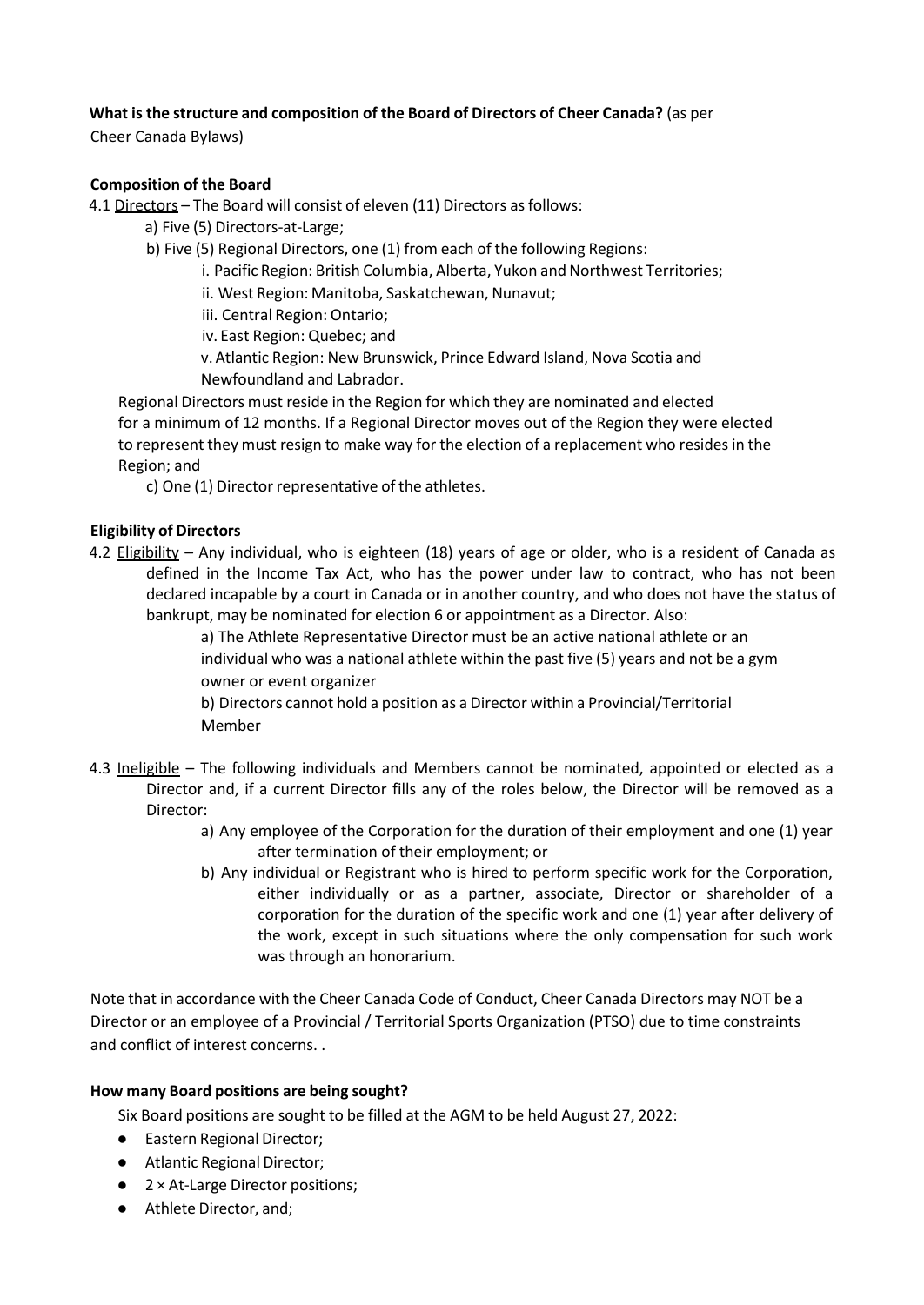● Pacific Regional Director (position is currently vacant), term ending AGM 2023.

## **Terms of the positions** (as per Cheer Canada By Laws)

4.7 Terms - Elected Directors will hold office for a term of two (2) years and will hold office until their successors have been duly elected in accordance with these By-laws, unless they resign, or are removed from or vacate their office. Directors may not serve more than four (4) consecutive terms beginning with the adoption of these By-laws.

## **What are the duties of a Director?**

Directors are responsible for establishing the short and long term strategic plan for Cheer Canada and in governing the affairs of Cheer Canada on behalf of the Members. Directors have a relationship of 'trust' with Members, and it is from this trust relationship that important legal duties arise. It is important to remember that the members have placed their faith in the directors to both do the right thing and do things right. Fiduciary duties of a director are identified in federal statute and in common law, and encompass three components:

· *The duty of diligence* – this is the duty to act reasonably, prudently, in good faith and with a view to the best interests of Cheer Canada and its Members. Personal agendas must be set aside.

· *The duty of loyalty*– this is the duty to place the interests of Cheer Canada first, ahead of the interests of other associations (including Provincial Sport Organizations), and to not use one's position as a Director of Cheer Canada to further private interests.

*· The duty of obedience*– this is the duty to act within the scope of the bylaws, policies and rules of Cheer Canada, and within the scope of other laws, rules and regulations that apply. In particular, policies relating to Confidentiality, Conflict of Interest and Code of Conduct are very important.

## **What are the competencies, experience and qualitiessought in potential Directors?**

Currently the board is looking to bring on Directors who have current and relevant experience and expertise. Individuals with the following skills are being sought:

- a financial background, or experience in sponsorship and fundraising,
- Legal and regulatory experience
- Board and Governance experience
- Business and Strategic planning experience
- Health, Safety and Environmental experience
- Effective communicator.

In addition to legal duties, directors are also expected to fulfill certain job requirements. A capable director is one who:

- · Hasthe experience to meet the criteria contained in the Nomination Form attached,
- · Demonstrates a strong personal commitment to the work of Cheer Canada,
- · Possesses knowledge, skills and/or expertise in one or more areas of board governance,
- · Is willing to serve on committees to support Cheer Canada in doing its work,
- · Preparesfor, attends, and participatesfully in Board meetings,
- · Publicly represents the positions and views of Cheer Canada, even if they might differ from the director's personal positions or views, and
- · Understands and respectsthe confidentiality of the business of Cheer Canada.

Additional preferences and competencies that are currently an asset to maintaining a balanced and representational Board include :

● Revenue generation / sponsorship experience,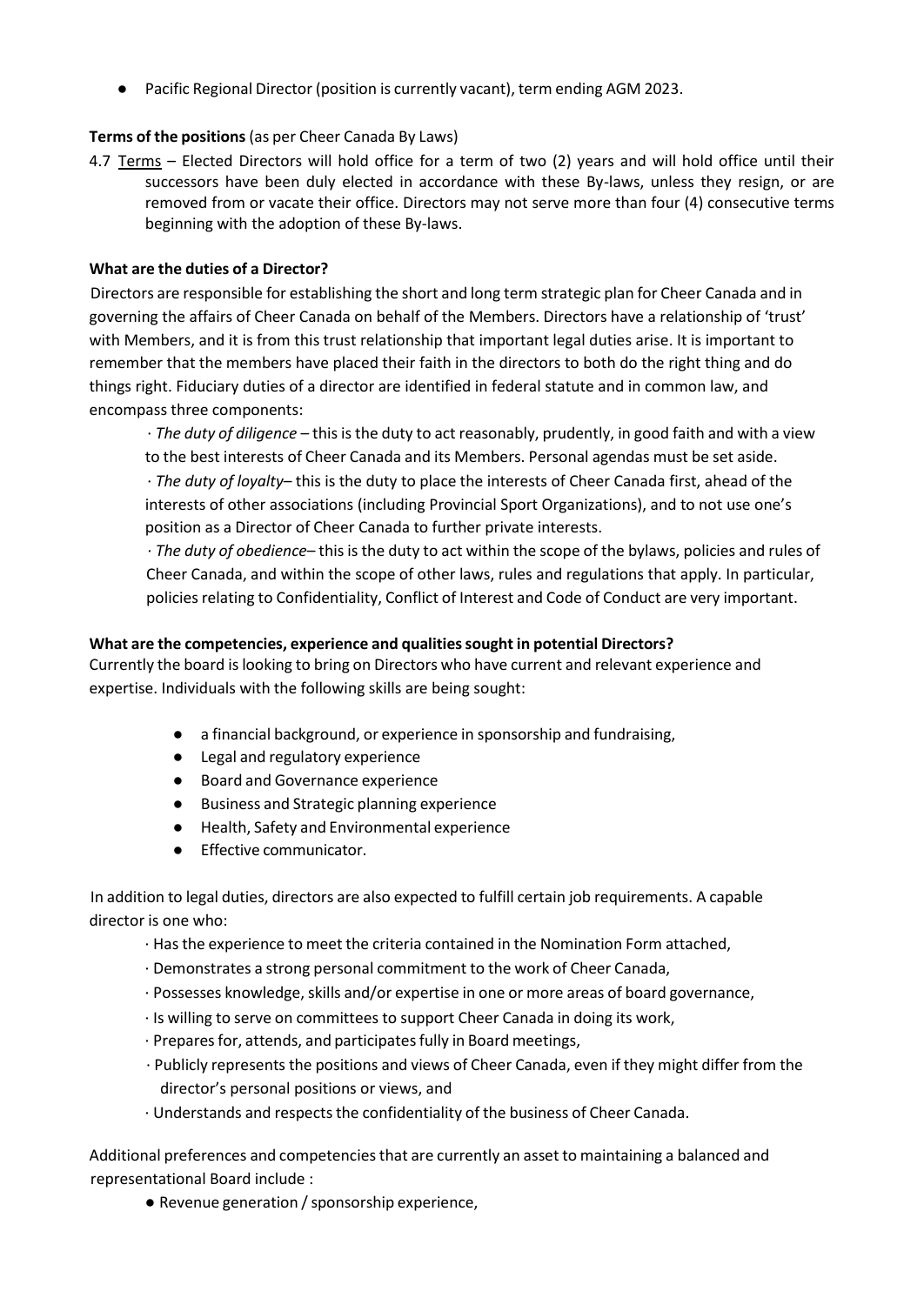- Bilingual (French English),
- Geographical representation across Canada,
- Understanding of long term athlete development

## **What time and work commitment are involved?**

The Cheer Canada Board meets monthly on a seasonal basis. Most meetings are held by video conference call and conducted in English. A director is expected to be prepared for these meetings, by having reviewed the agenda and read all materials distributed in advance. Directors are also expected to chair one of Cheer Canada's Committees, participate in the Annual General Meeting of Cheer Canada and may be asked to represent Cheer Canada at other local, regional, or national events. A director should expect to spend approximately 7-10 hours per week on matters involving Cheer Canada.

## **If I decide to stand for election, what are the nextsteps?**

1. If you have any questions about what is involved in being a Director on the National Board, please feel free to contact Cheer Canada's Executive Director (executivedirector@cheercanada.ca) 2. Complete the Nomination Form by Friday July 8th, 2022.

## **Are there other ways to contribute to Cheer Canada efforts (other than being a Director)?**

Absolutely. Several committees require and are currently accepting nominations for capable and committed people from across Canada to fill roles to ensure the direction of the Board and Members is properly carried out. This is an excellent way to have input into a particular area within our sport that fits with your area of expertise.

## **What isthe timeline of events related to the election of Directors?**

- June, 2022 Distribution of nomination information
- July 8th, 2022 All nominations for Board of Director candidates to be received
- July 22nd, 2022 Director information to be distributed to Cheer Canada Members (Provincial/Territorial Sport Organizations)
- August 27th, 2022 Election of Directors at the Annual General Meeting

Voting will take place at the Annual General Meeting of the Members on August 27th, 2022 in Halifax, Nova Scotia and by Zoom video conference for those unable to attend. Only those Members in good standing are eligible to vote. Members are the provincial/territorial governing bodies.

Successful Nominees will be asked to participate in a Board meeting (by Zoom video conference) on August 28th, 2022 at a time yet to be determined for the purpose of electing the Officers (President, Vice President, Treasurer and Secretary) as well as other board business.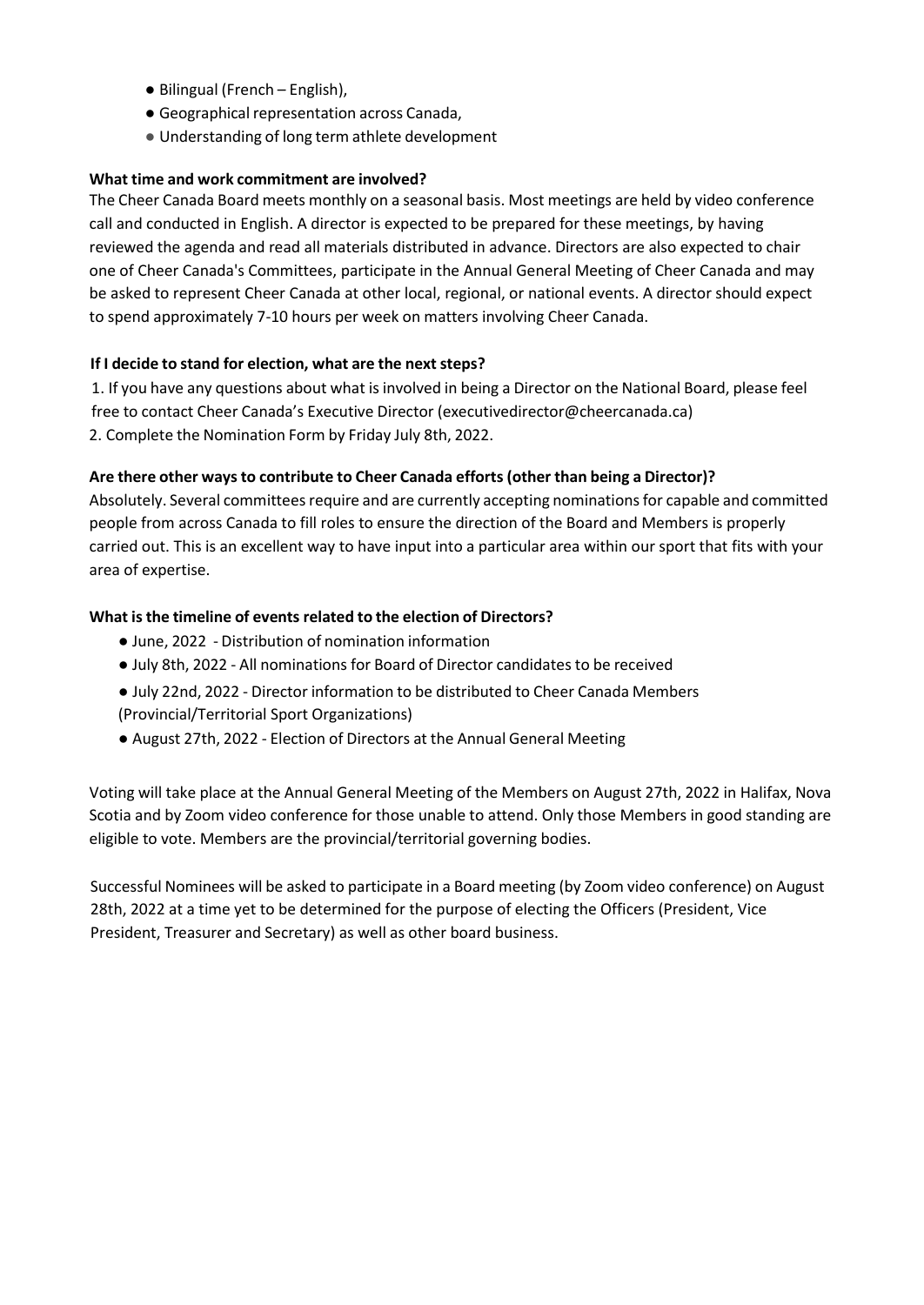

**Conseil d'administration Informations et formulaire de mise en candidature**

**13 juin 2022**

#### **Préambule**

Nous vous remercions de votre intérêt à vous présenter aux élections en tant que candidat au poste d'administrateur au conseil d'administration de Cheer Canada. Le présent document a pour objectif d'informer les candidats potentiels sur les rôles, les responsabilités et l'engagement d'un administrateur de Cheer Canada, afin que les candidats à l'élection soient pleinement informés de ce que l'on attend d'eux et de ce qui pourrait suivre.

Cheer Canada est à une étape extrêmement importante du développement de notre sport et de sa progression versla reconnaissance en tant qu'organisme national de sport (ONS) par Sport Canada. Nous avons fait de remarquables progrès et nous comptons sur la contribution des membres de l'équipe pour développer des secteurs névralgiques dans notre organisation. Les candidats seront sujets à une élection lors de l'Assemblée Générale Annuelle (AGA) tenue sur plateforme de vidéoconférence le 27 août 2022.

Cheer Canada s'engage à créer un environnement de travail inclusif et diversifié et est fier d'être un employeur offrant l'égalité des chances. Tous les candidats qualifiés seront pris en considération sans égard à la race, l'ascendance, le lieu d'origine, la couleur, l'origine ethnique, la citoyenneté, la croyance, le sexe, l'orientation sexuelle, l'âge, l'état matrimonial, la situation familiale ou le handicap.

#### **Quel est le processus pour être nommé administrateur de Cheer Canada?**

Toute personne souhaitant devenir administrateur de Cheer Canada doit remplir le [formulaire](https://forms.gle/E6XVkwLmtLtaLtYFA) de mise en [candidature](https://forms.gle/cjZmhBzn5ueTFPK7A) au complet.

Tousles candidatsseront conviés à une séance d'information en ligne au courant de la première semaine du mois d'août.

#### **Qu'attend-on de moisi ma candidature est retenue?**

Toute personne élue ou dont la nomination a été retenue doit être disposée à :

- Fournir une vérification desinformations policières à jour, conformément à la politique de présélection de Cheer Canada;
- Signer le formulaire sur les conflits d'intérêts de Cheer Canada;
- Signer un accord de confidentialité de Cheer Canada;
- Compléter le cours de gouvernance en ligne de Sport pour la vie;
- Compléter un processus d'intégration.
- Les candidats retenus assisteront à une réunion virtuelle du conseil d'administration le 27 août 2022. L'objectif de cette réunion est d'élire les dirigeants du conseil et de traiter les affaires du conseil.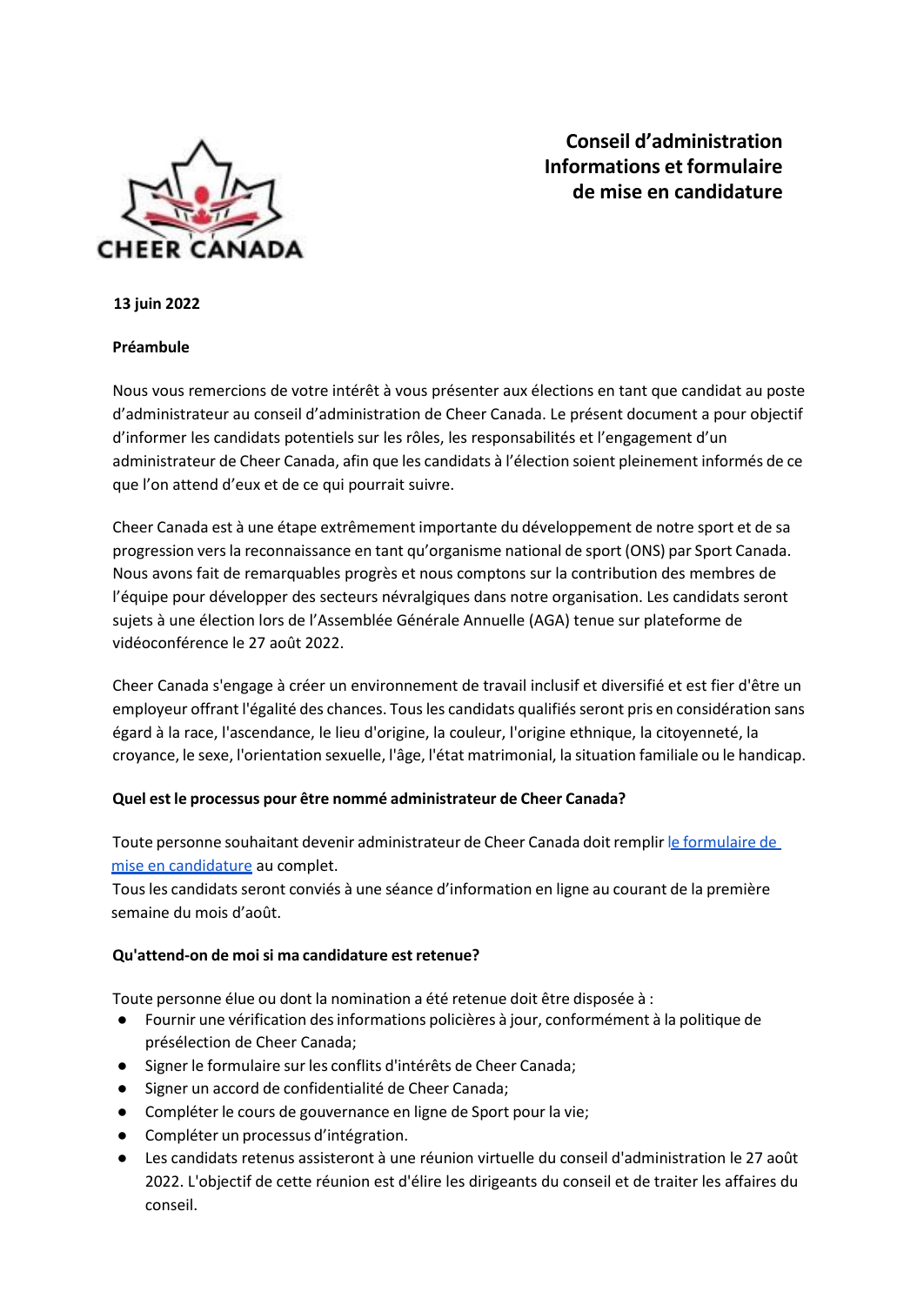#### **Puis-je me nominer moi-même?**

Oui. Les candidats peuvent se nominer eux-mêmes ou être nominés par d'autres personnes. Dans le cas où une personne serait nominée par une autre personne, le candidat doit consentir à la nomination.

## **Quelle est la date limite poursoumettre un formulaire de mise en candidature?**

Les formulaires de mise en candidature doivent être soumis dès que possible, mais au plus tard le vendredi 31 juillet 2020.

## **Quelle est la structure et la composition du conseil d'administration de Cheer Canada?**

(as per Cheer Canada Bylaws)

## **Composition du conseil**

4.1 Administrateurs – Le conseilse compose de onze (11) administrateurs comme suit:

- a) Cinq (5) administrateurs généraux;
	- b) Cinq (5) directeurs régionaux, un (1) de chacune des régions suivantes: i. Région du Pacifique: Colombie-Britannique, Alberta, Yukon et
		- Territoires du Nord-Ouest;
		- ii. Région de l'Ouest: Manitoba, Saskatchewan, Nunavut;
		- iii. Région du Centre: Ontario;
		- iv. Région de l'Est: Québec; et
		- v. Région de l'Atlantique: Nouveau-Brunswick, Île-du-Prince-Édouard, Nouvelle-Écosse et Terre-Neuve-et-Labrador.

Les directeurs régionaux doivent résider dans la région dans laquelle ils ont été nominés et élus un minimum de 12 mois avant leur élection. Si un directeur régional déménage de la région où il a été élu pour la représenter, il

doit démissionner pour laisser la place à l'élection d'un remplaçant qui habite dans la région; et

c) Un (1) administrateur représentant des athlètes.

#### **Admissibilité des administrateurs**

- 4.2 Admissibilité Toute personne âgée de dix-huit (18) ans ou plus qui réside au Canada au sens de la *Loi de l'impôt sur le revenu*, qui a le pouvoir au sens de la Loi de contracter, n'a pas été déclarée incapable par un tribunal du Canada ou dans un autre pays et qui n'a pas le statut de failli, peut être proposé à l'élection ou à la nomination à un poste d'administrateur. Les directeurs régionaux doivent être résidents de la région dans laquelle ils sont élus.
- 4.3 Non admissible Les personnes et les membres suivants ne peuvent être mis en nomination, nommés ou élus administrateurs et, si un administrateur actuel remplit l'un des rôles ci-dessous, l'administrateur sera retiré en tant qu'administrateur: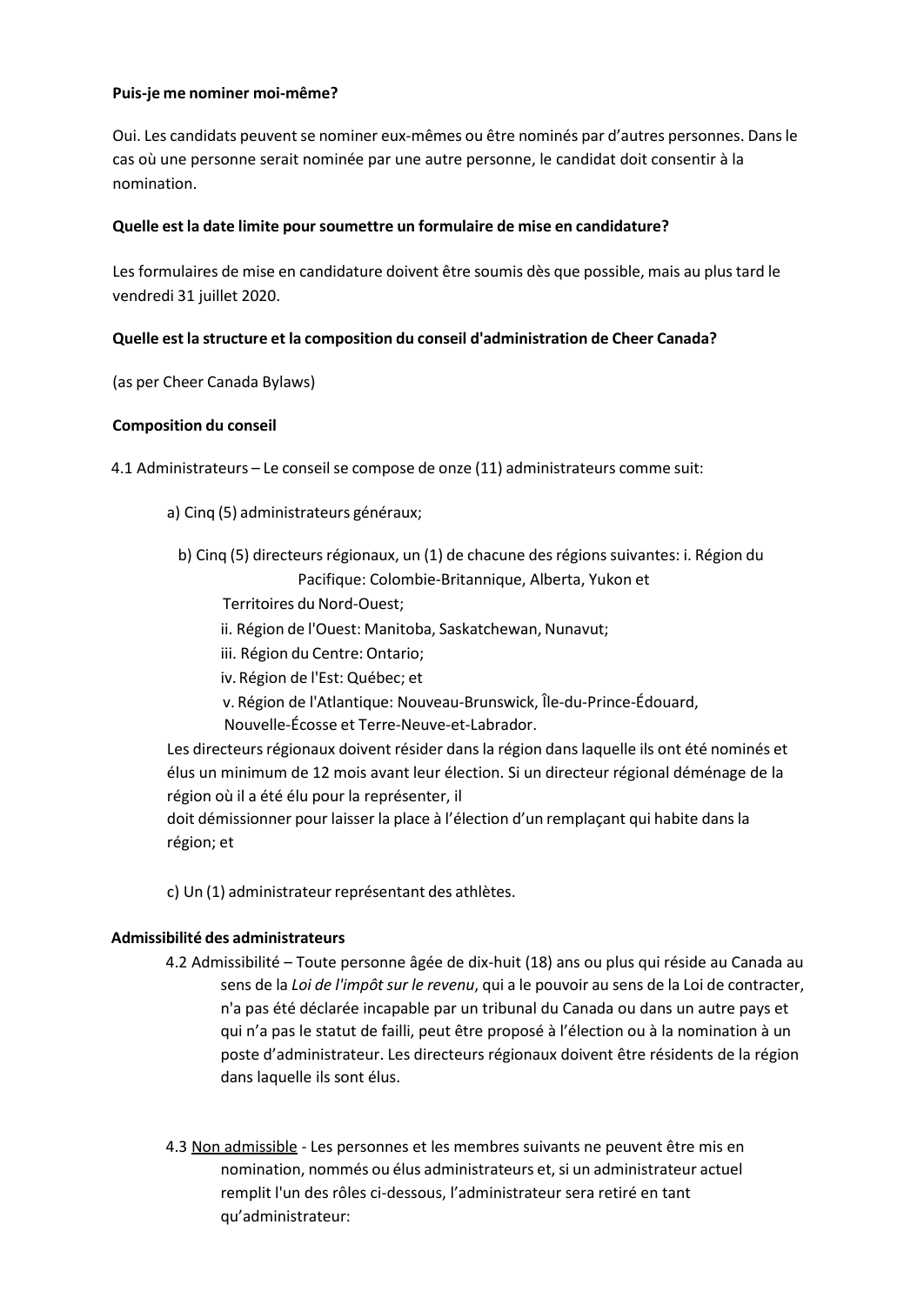a) Tout employé de Cheer Canada pour la durée de leur emploi et un (1) an après la cessation de leur emploi ; ou

b) Toute personne physique ou titulaire qui est engagé pour effectuer un travail spécifique pour Cheer Canada, individuellement ou en tant que partenaire, associé, membre du conseil d'administration ou actionnaire d'une société pour la durée du travail spécifique et un (1) an après la livraison du travail.

Il est recommandé que les nouveaux administrateurs de Cheer Canada ne soient pas administrateur ou employé d'une Organisation Sportive Provinciale (OSP) en raison de préoccupations de contraintes de temps et de conflits d'intérêts(selon le Code de conduite de Cheer Canada).

## **Combien de postes d'administrateursont à combler?**

Six postes d'administrateur seront à combler lors de l'assemblée générale du 27 août 2022 :

- Représentant régional de l'Est
- Représentant régional de l'Atlantique
- Deux administrateurs généraux
- Représentant des athlètes; et
- Représentant régional du Pacifique (actuellement vacant fin du mandat à l'AGA de 2023)

#### **Durée des mandats**(conformément aux statuts de Cheer Canada)

4.7 Mandats – Les administrateurs élus resteront en fonction pour un mandat de deux (2) ans et demeureront en fonction jusqu'à ce que leurs successeurs aient été dûment élus conformément aux présents statuts, à moins qu'ils ne démissionnent, ne soient démis ou ne quittent leur poste. Les administrateurs ne peuvent pas remplir plus de quatre (4) mandats consécutifs à compter de l'adoption de ces statuts.

#### **Quelssont les devoirs d'un administrateur?**

Les administrateurs sont responsables de l'établissement du plan stratégique à court et à long terme de Cheer Canada et de la gestion des affaires de Cheer Canada au nom des membres. Les administrateurs ont une relation de «confiance» avec les membres, et c'est de cette relation de confiance que naissent d'importantes obligations juridiques. Il est important de se rappeler que les membres ont fait confiance aux administrateurs pour qu'ils fassent les bonnes choses et qu'ils les fassent correctement. Les obligations fiduciaires d'un administrateur sont définies dans les statuts fédéraux et dans la Loi et englobent trois éléments:

· *Le devoir de diligence* - c'est le devoir d'agir de manière raisonnable, prudente, de bonne foi et dans le meilleur intérêt de Cheer Canada et de ses membres. Les agendas personnels doivent être mis de côté.

· *L'obligation de loyauté* - c'est l'obligation de placerlesintérêts de Cheer Canada en premier lieu avant ceux d'autres associations (y compris les organisations sportives provinciales) et de ne pas utiliser son poste d'administrateur de Cheer Canada pour défendre des intérêts privés.

· *Le devoir d'obéissance* - c'est le devoir d'agir dans le cadre des statuts, des politiques et des règles de Cheer Canada, ainsi que dans celui d'autres lois, règles et règlements qui s'appliquent. En particulier, les politiques relatives à la confidentialité et aux conflits d'intérêts, et le code de conduite sont très importants.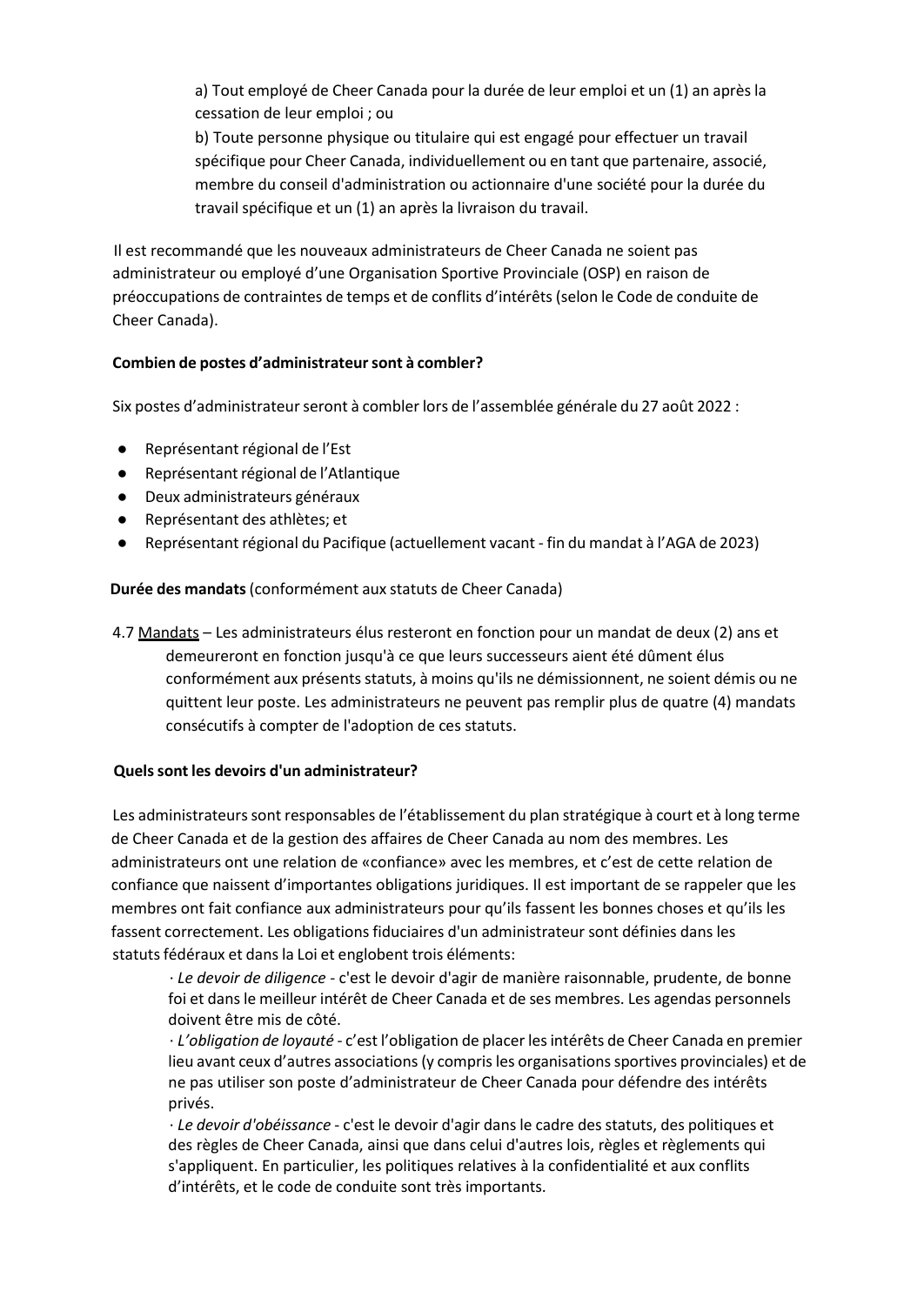# **Quellessont les compétences, l'expérience et les qualitésrecherchées chezles administrateurs potentiels?**

En ce moment, le conseil d'administration cherche à recruter des administrateurs et administratrices qui détiennent une expérience et une expertise actuelles et pertinentes. Les personnes possédant les compétences suivantes sont recherchées :

- Formation financière, ou une expérience en matière de parrainage et de collecte de fonds,
- Expérience juridique et réglementaire,
- Expérience en gouvernance de conseil,
- Expérience en matière de planification commerciale et stratégique,
- Expérience en matière de santé, de sécurité et d'environnement,
- Vous êtes un bon communicateur.

En plus des obligationslégales, les administrateurs et administratrices doivent également remplir certaines conditions d'emploi. Un administrateur compétent :

- Possède l'expérience poursatisfaire la plupart, sinon tous les critères énoncés dans le formulaire de mise en candidature ci-dessous,
- Démontre un engagement personnel fort enversle travail de Cheer Canada,
- Possède des connaissances, des compétences et / ou une expertise dans un ou plusieurs domaines de la gouvernance de conseil,
- Est disposé à faire partie de comités et de groupes de travail pour aider Cheer Canada à faire son travail,
- Se prépare, assiste et participe pleinement aux réunions du conseil,
- Représente publiquement les positions et les opinions de Cheer Canada, même si elles diffèrent des positions ou opinions personnelles de l'administrateur, et
- Comprend et respecte la confidentialité des activités de Cheer Canada.

Les préférences et compétences additionnelles qui sont en ce moment un atout pour maintenir un conseil balancé et représentatif incluent:

- Expertise dans la génération de revenus et le parrainage
- Bilinguisme (Français Anglais)
- Représentation géographique au travers du Canada
- Compréhension du développement à long terme de l'athlète

## **Quel engagement ce rôle demande-t-il en termes de temps et de travail?**

Le conseil d'administration de Cheer Canada se réunit tous les mois sur une base saisonnière. La plupart des réunions se tiennent par vidéoconférence et se déroulent en anglais. Un administrateur doit être préparé pour ces réunions, après avoir examiné l'ordre du jour et lu tous les documents distribués à l'avance. Les administrateurs doivent présider au moins un comité de Cheer Canada, en plus de participer à l'assemblée générale annuelle de Cheer Canada. De plus, ils pourraient être invités à représenter Cheer Canada lors d'autres événementslocaux, régionaux ou nationaux.

Un administrateur peut s'attendre à consacrer entre 7 et 10 heures parsemaine à des affaires concernant Cheer Canada.